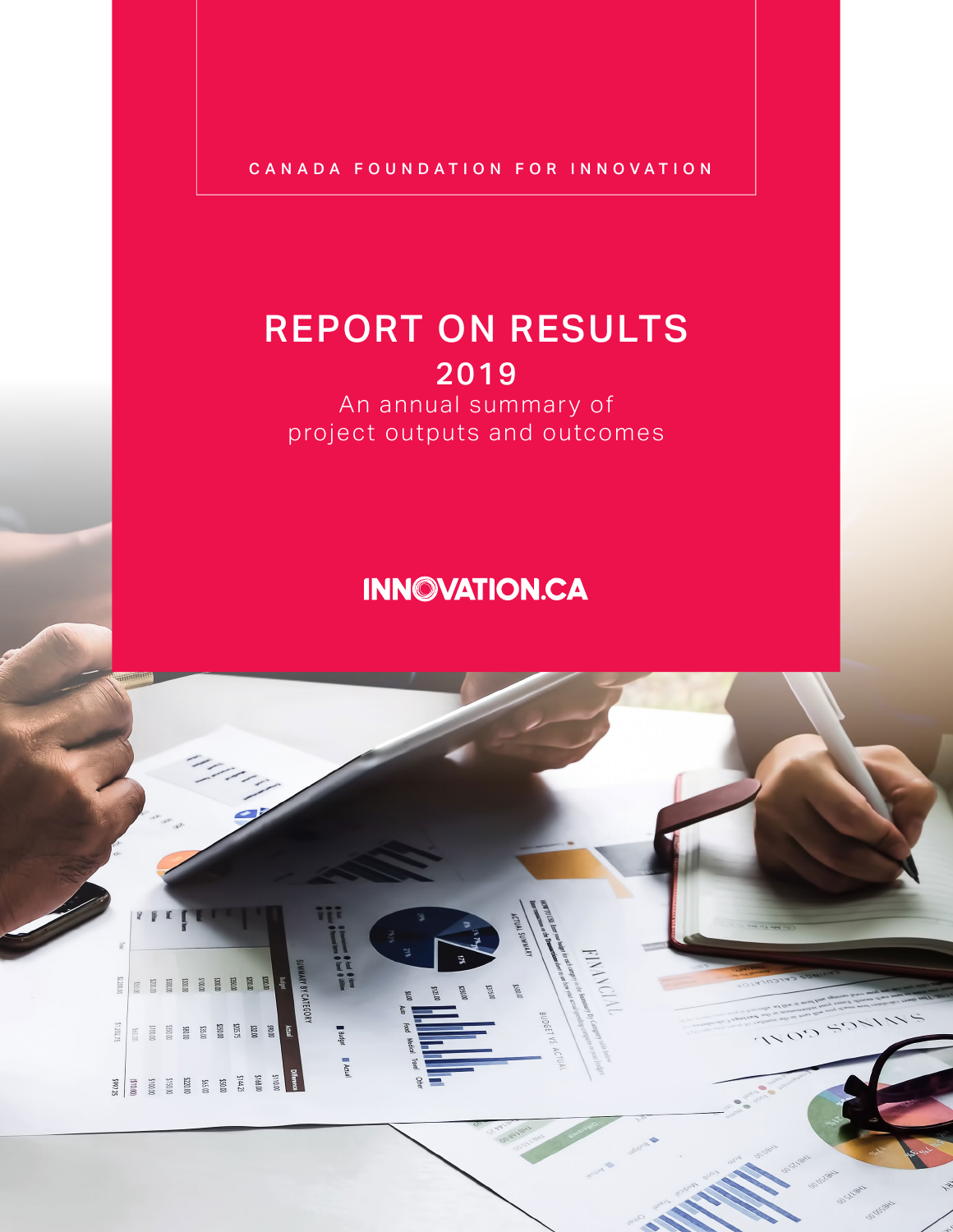### **What is the Canada Foundation for Innovation?**

The Canada Foundation for Innovation (CFI) makes financial contributions to Canada's universities, colleges, research hospitals and non-profit research organizations to increase their capability to carry out highquality research.

Research supported by the CFI is helping build communities across Canada. That's because the CFI gives researchers the tools they need to think big and innovate. And a robust innovation system translates into jobs and new enterprises, better health, cleaner environments and, ultimately, vibrant communities. By investing in state-of-the-art facilities and equipment, the CFI also helps to attract and retain the world's top talent, to train the next generation of researchers and to support world-class research that strengthens the economy and improves the quality of life for all Canadians.

Since its creation in 1997, the CFI has committed almost \$8 billion in support of 10,771 projects at 154 research institutions in 75 municipalities across Canada (as of March 31, 2019). For more information about the CFI, please visit **[Innovation.ca](http://www.innovation.ca)**.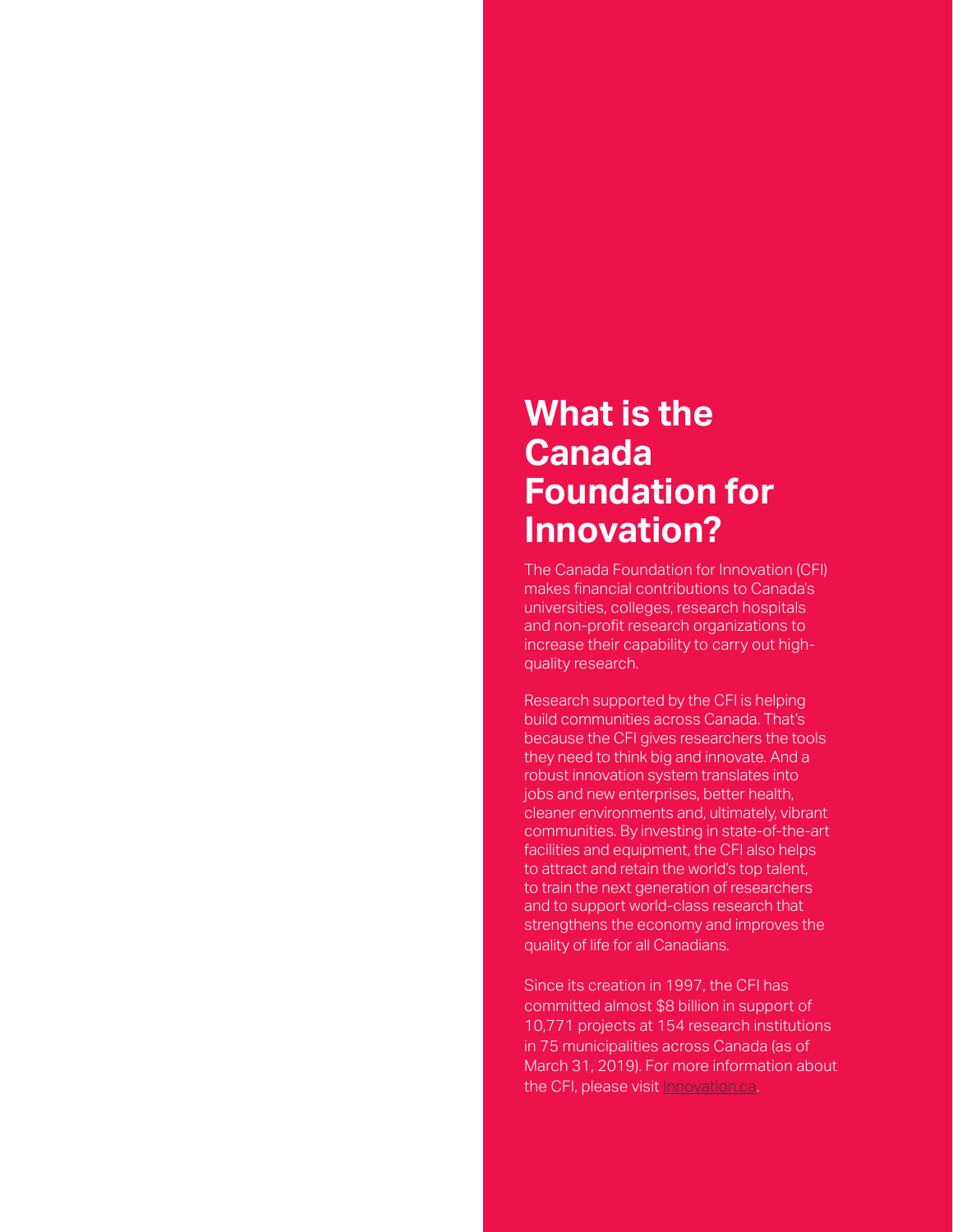### **THE REPORT ON RESULTS**

The purpose of the report on results is to provide a summary of the outputs and outcomes achieved through CFI-funded infrastructure as they relate to the overall objectives of the CFI, based on information provided through annual project progress reports (PPR). The PPR is an online questionnaire which is completed by the researcher leading a CFI-funded project and submitted by the host institution after the infrastructure becomes operational. Institutions are required to submit a PPR for each funded project by June 30 each year, for four or five years depending on the award value. The data collected pertains only to the CFI's past fiscal year (April 1, 2018 to March 31, 2019). Data is self-reported, and not independently verified.

For information on the composition of the 2019 PPR sample,

see the [Appendix](#page-20-0).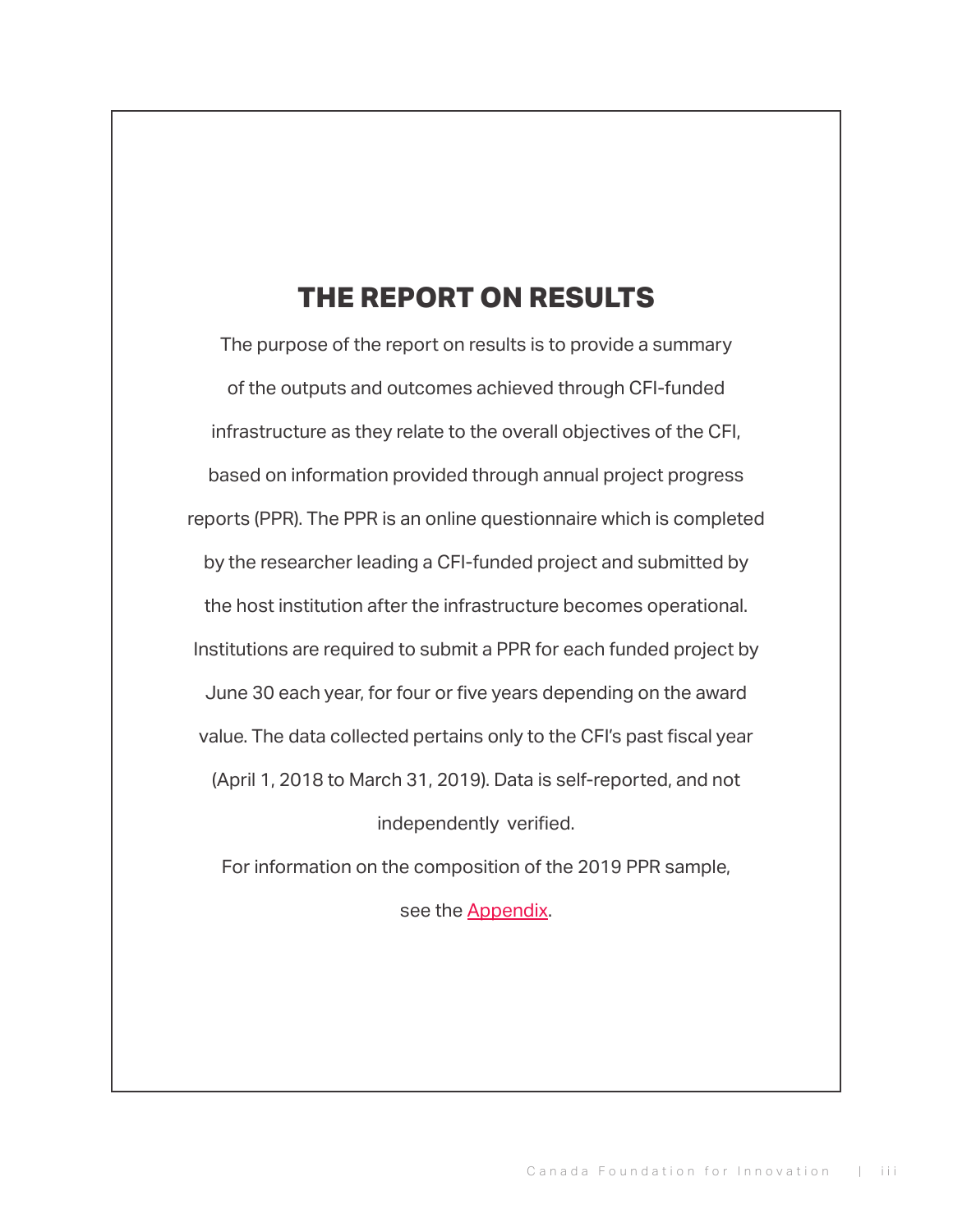# TABLE OF CONTENTS

#### [ATTRACTING AND RETAINING WORLD-CLASS RESEARCHERS](#page-4-0)

- [Researcher attraction](#page-4-0)
- [Researcher retention](#page-5-0)

#### [DEVELOPING HIGHLY QUALIFIED PERSONNEL](#page-6-0)

- [Trainees using infrastructure](#page-6-0)
- [Quality of training environment](#page-7-0)
- 5 Highly qualified personnel [employment](#page-8-0)

#### [CAPACITY FOR WORLD-CLASS RESEARCH](#page-9-0)

- [6 Operation](#page-9-0) and maintenance
- [7 Infrastructure](#page-10-0) quality and useful life
- [Infrastructure use](#page-11-0)
- [Sharing research results](#page-12-0)

#### [PRODUCTIVE NETWORKS AND COLLABORATION](#page-13-0)

- 10 Productive collaborations
- [Research agreements](#page-14-0)

#### [ECONOMIC GROWTH AND JOB CREATION](#page-15-0)

- [From research to innovation](#page-15-0)
- [13 New](#page-16-0) jobs

#### [BENEFITS TO CANADIANS](#page-17-0)

- 14 A range of [benefits](#page-17-0)
- [Users of research outcomes](#page-18-0)

#### [CHALLENGES](#page-19-0)

[Most common factors limiting research](#page-19-0)

#### [APPENDIX](#page-20-0)

17 Composition of the 2019 project progress report sample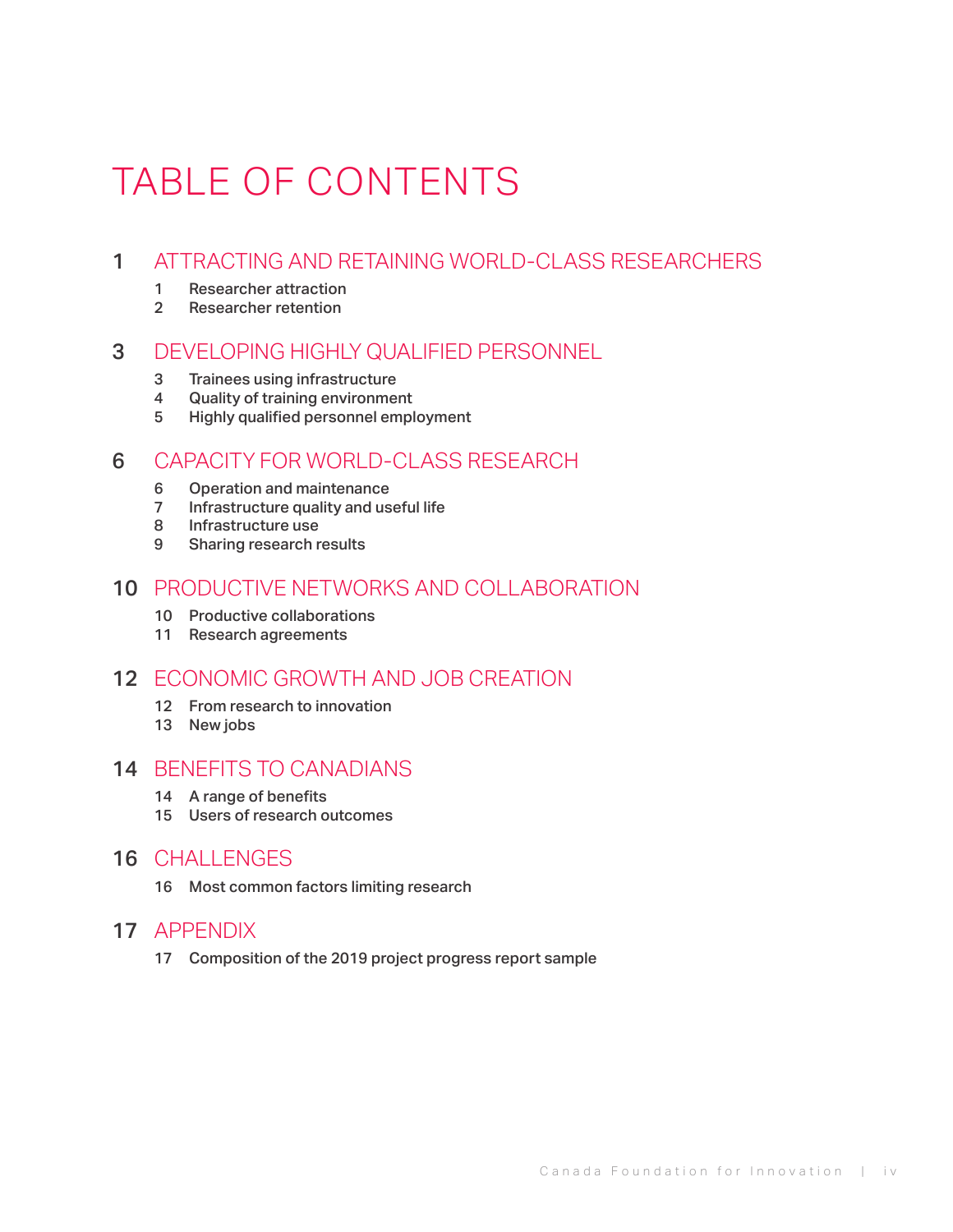## <span id="page-4-0"></span>ATTRACTING AND RETAINING WORLD-CLASS RESEARCHERS

#### **Researcher attraction**

Among the 207 newly recruited researchers leading CFI-funded projects, 98% indicated that CFI-funded infrastructure positively influenced their decision to join their institution. A little over 50% of new recruits (of Canadian or non-Canadian citizenship) were in foreign countries at the time of their hiring, suggesting that CFI-funded infrastructure **contributed to attracting international talent and internationally trained Canadian talent**. New recruits that were already in Canada (47%) came from all sectors but were predominantly from academia.

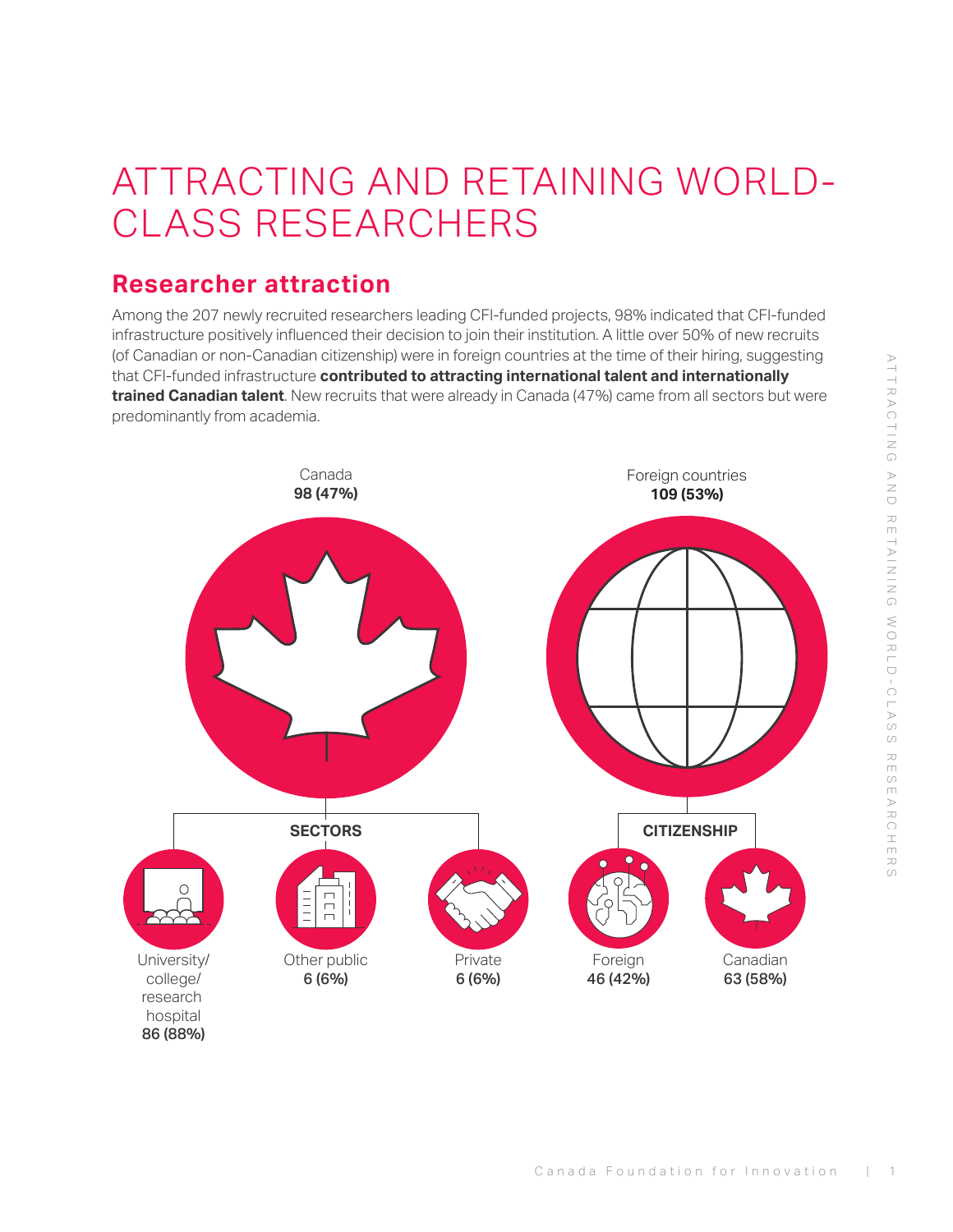#### <span id="page-5-0"></span>**Researcher retention**

94% of researchers leading CFI-funded projects indicated that CFI-funded infrastructure **was important in their decision to remain at their institution**. Infrastructure funding helped retain researchers from all disciplines.



Somewhat important

Very important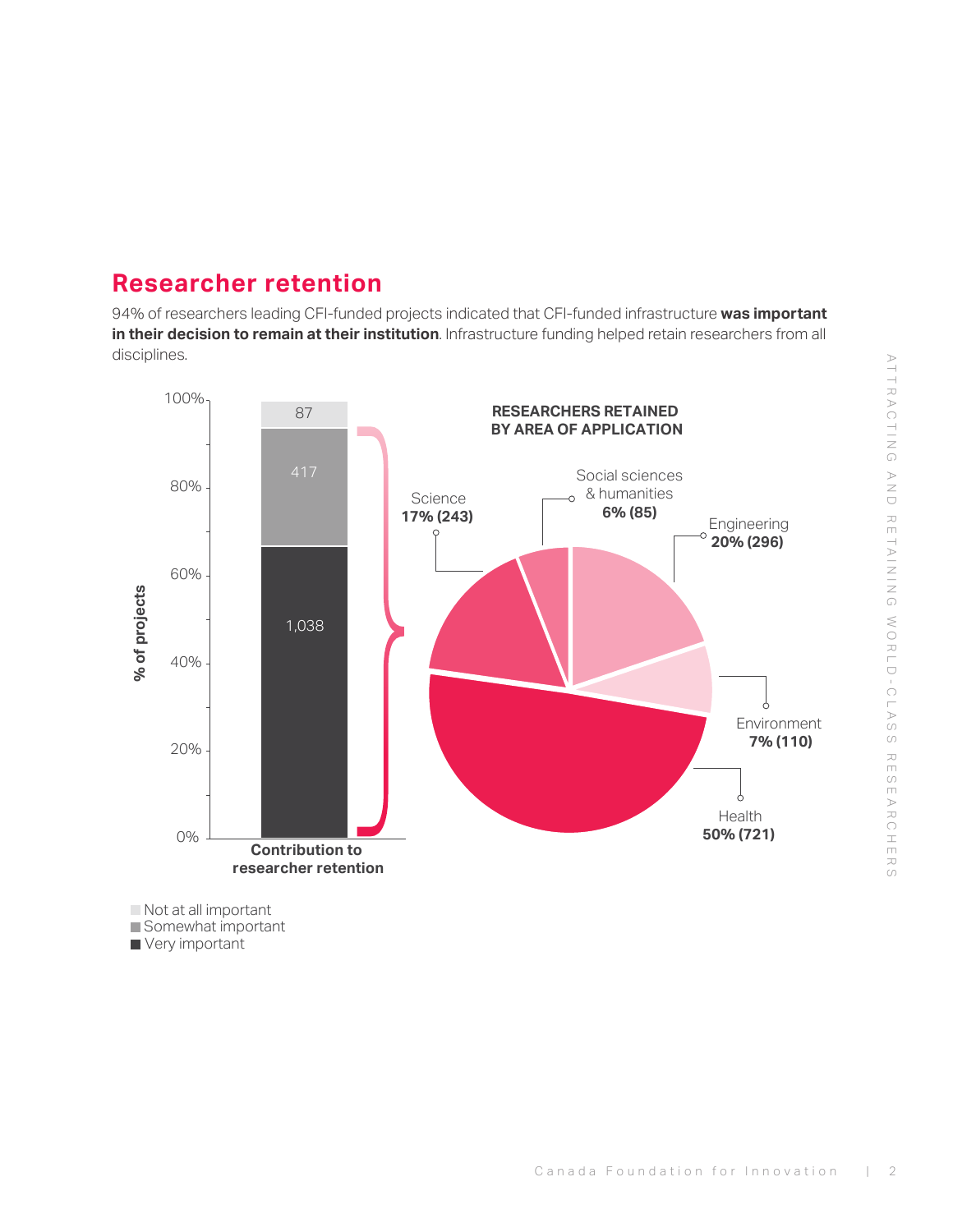# <span id="page-6-0"></span>DEVELOPING HIGHLY QUALIFIED PERSONNEL

#### **Trainees using infrastructure**

96% of researchers leading CFI-funded projects reported that CFI-funded infrastructure **was a key resource for the next generation of researchers**.

30,041 postdoctoral fellows and higher education students had the opportunity to expand their research skills using CFI-funded infrastructure. Of those, 50% used the infrastructure for the first time in 2019.

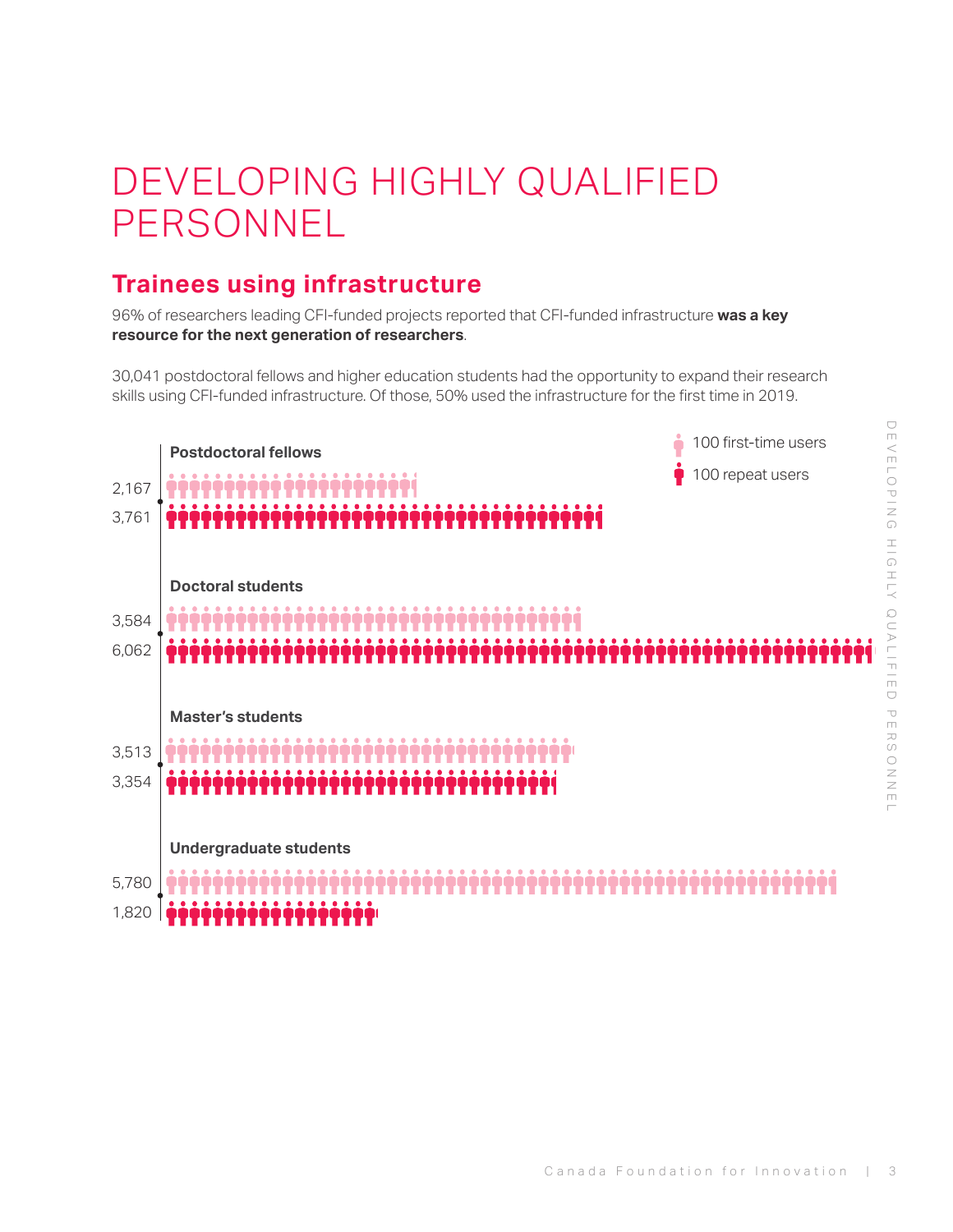### <span id="page-7-0"></span>**Quality of training environment**

92% of researchers leading CFI-funded projects credited their CFI-funded infrastructure with **having a high or very high impact on the quality of the training environment**. The data is relatively consistent across all areas of application except social sciences and humanities where ratings are lower.

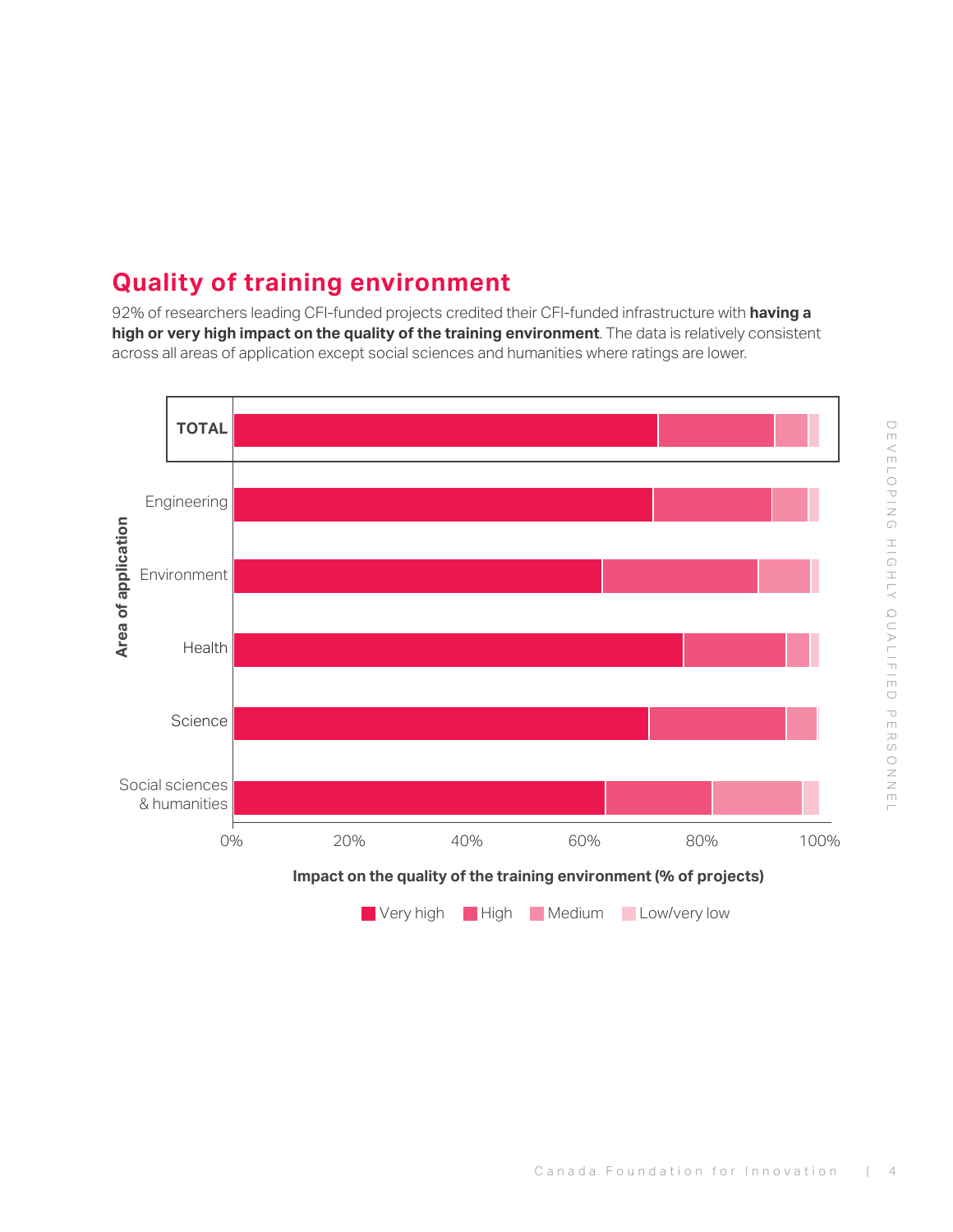### <span id="page-8-0"></span>**Highly qualified personnel employment**

A total of 2,040 postdoctoral fellows and graduate students using the infrastructure last year completed their training and moved into the workforce. Among them, 82% (1,674) **secured employment in Canada**, the majority (61%) of whom joined the private sector.



**Sector of employment in Canada**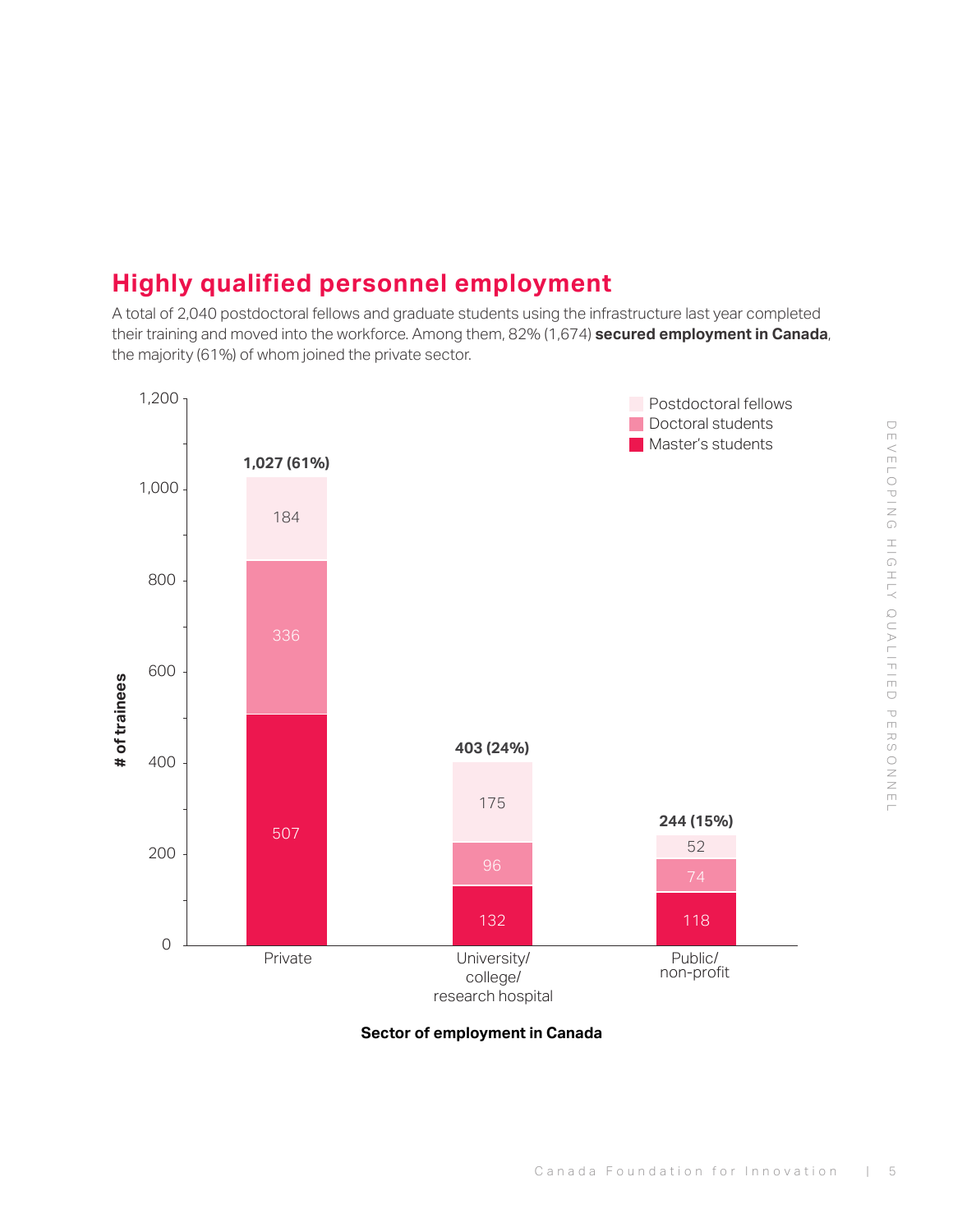## <span id="page-9-0"></span>CAPACITY FOR WORLD-CLASS RESEARCH

### **Operation and maintenance**

87% of researchers leading CFI-funded projects reported that they **had both adequate financial and human resources** for the operation and maintenance of their CFI-funded infrastructure.

Diverse funding sources, including research contracts and user fees, contribute to the sustainability of the infrastructure.

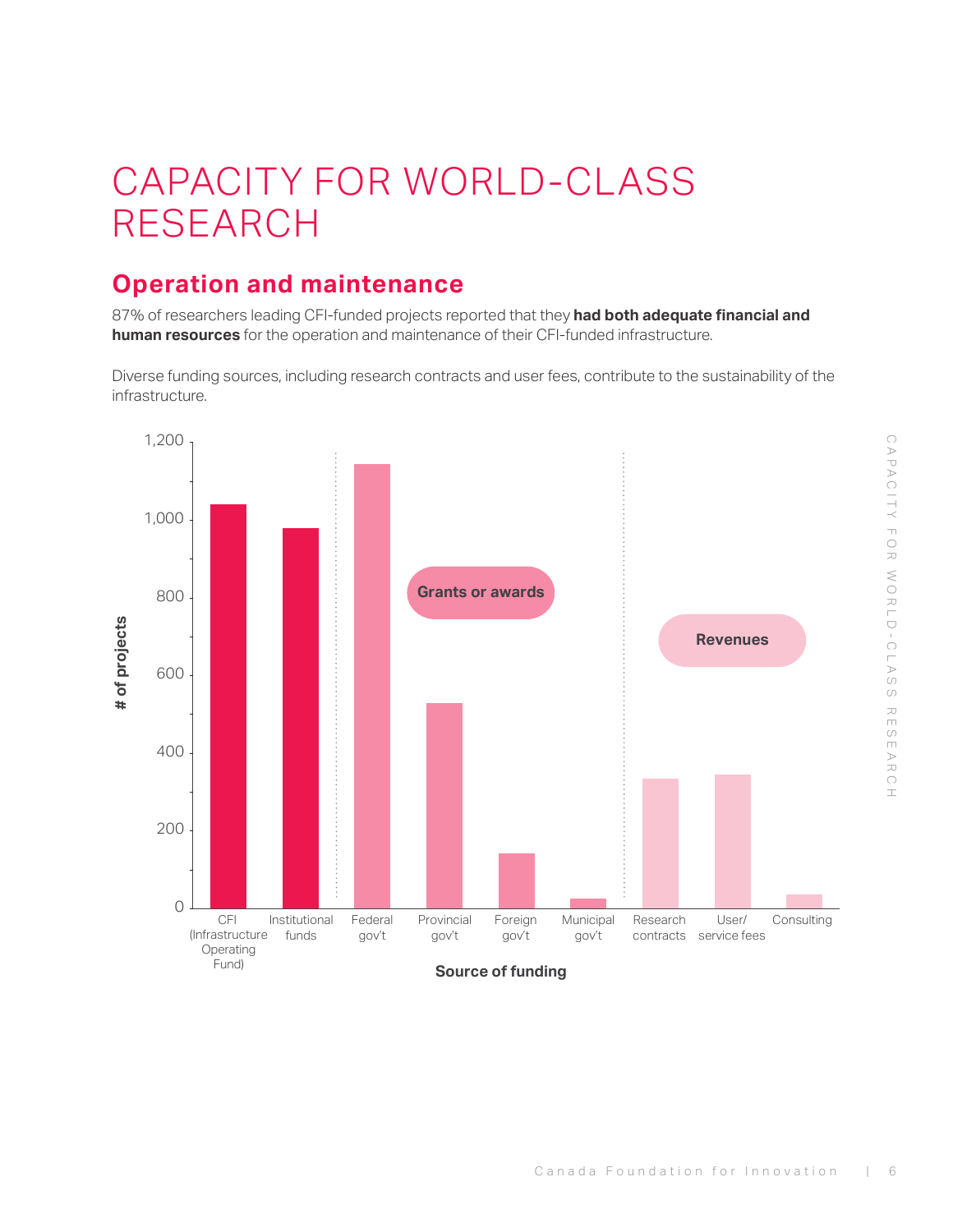### <span id="page-10-0"></span>**Infrastructure quality and useful life**

The quality of CFI-funded infrastructure was highly rated overall, with 87% of **highly specialized research equipment reported as state-of-the-art.**

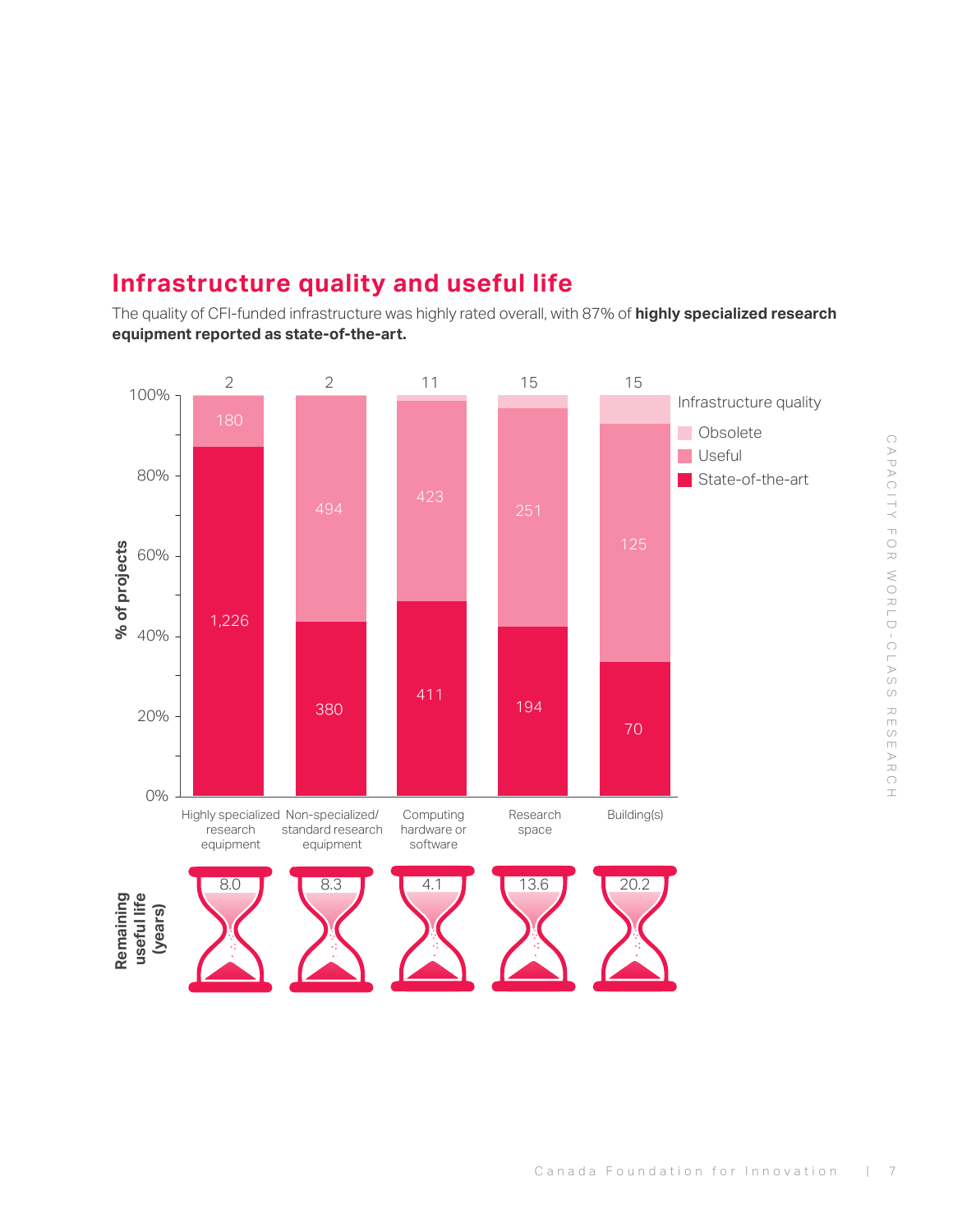#### <span id="page-11-0"></span>**Infrastructure use**

85% of researchers leading CFI-funded projects reported that their **CFI-funded infrastructure was used to maximum capacity**. Overall, 21,224 researchers (excluding students, postdoctoral fellows and technical and professional personnel) advanced their research using CFI-funded infrastructure.

The majority of international infrastructure users were from the United States, France, Germany, the United Kingdom and China.

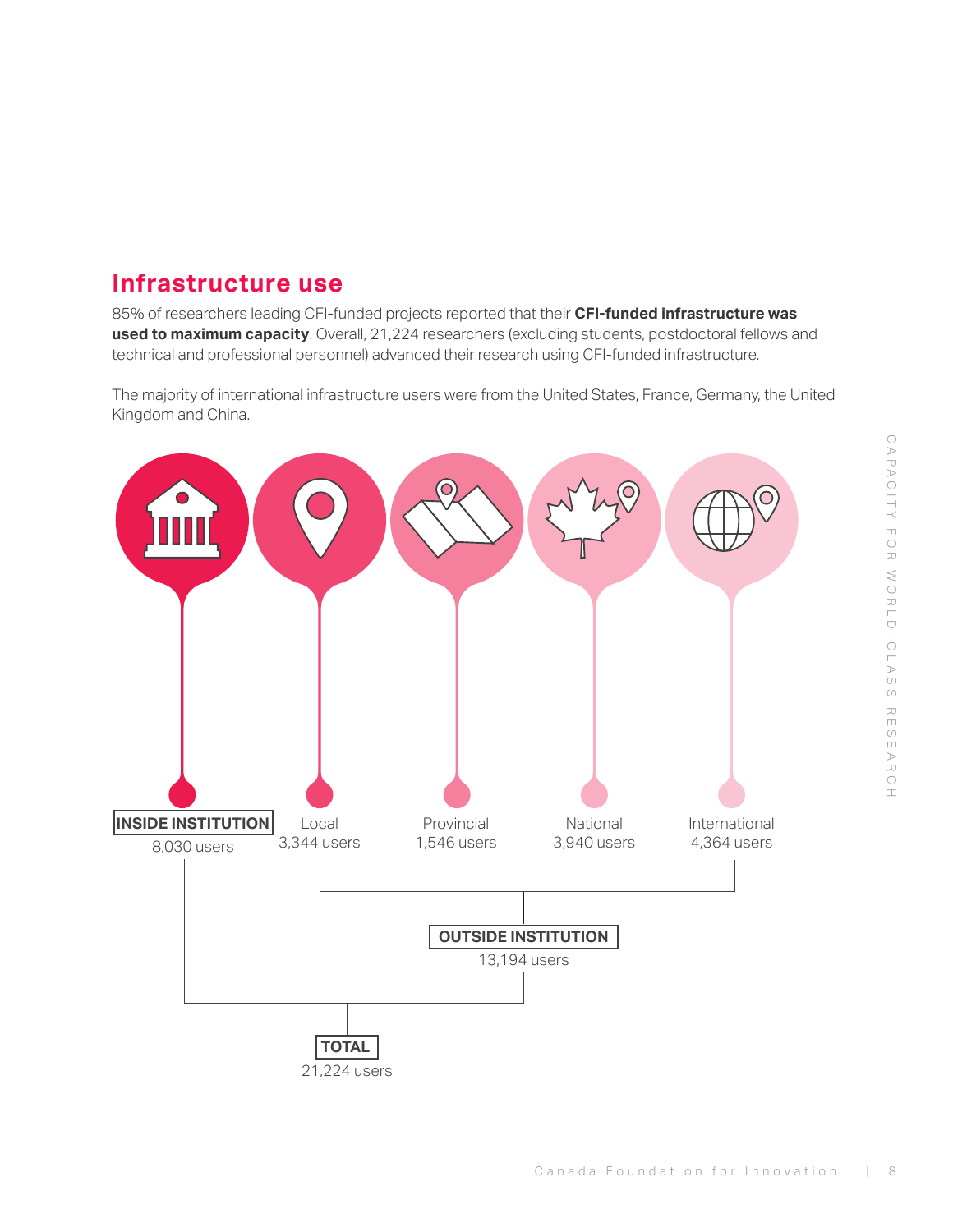### <span id="page-12-0"></span>**Sharing research results**

**Conference, symposium and workshop presentations are the most frequent type of research output** reported, closely followed by peer-reviewed publications.



**Type of research outputs**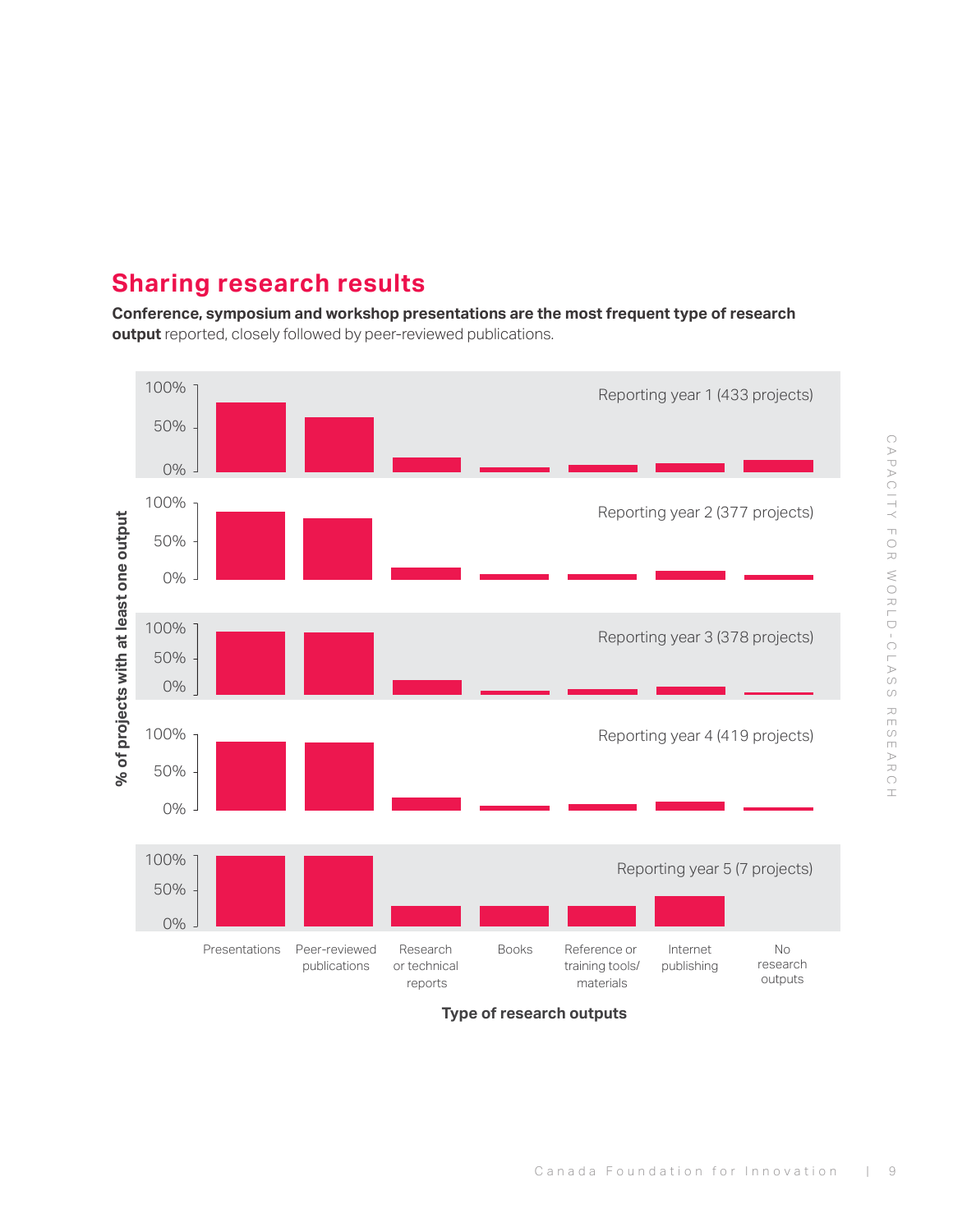# <span id="page-13-0"></span>PRODUCTIVE NETWORKS AND COLLABORATION

### **Productive collaborations**

Researchers have made use of CFI-funded infrastructure to **enable external research collaborations** that resulted in traditional academic activities and outputs. The most common is conference presentations with 6,036 reported by 718 researchers leading CFI-funded projects.

Among researchers leading CFI-funded projects that indicated external collaborations, 22% reported engaging in all four types, suggesting CFI-funded infrastructure **enables broad and varied collaboration**.

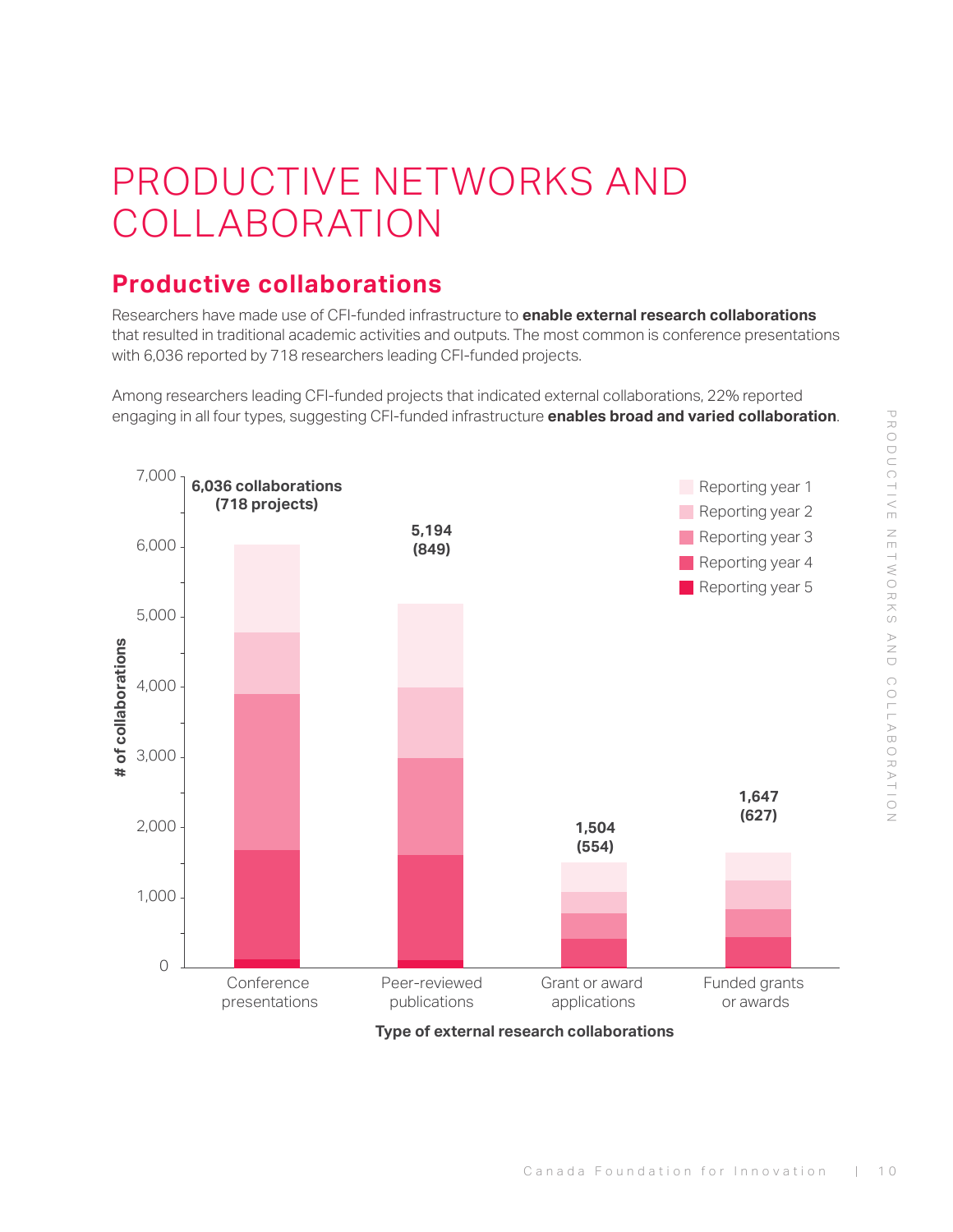#### <span id="page-14-0"></span>**Research agreements**

CFI-funded infrastructure **facilitated new formal collaborative research agreements** in 33% of projects, for a total of 2,016 agreements.

The private sector was the most often identified sector for both consultancies and research contracts while the academic sector was most frequently reported for collaborative research.

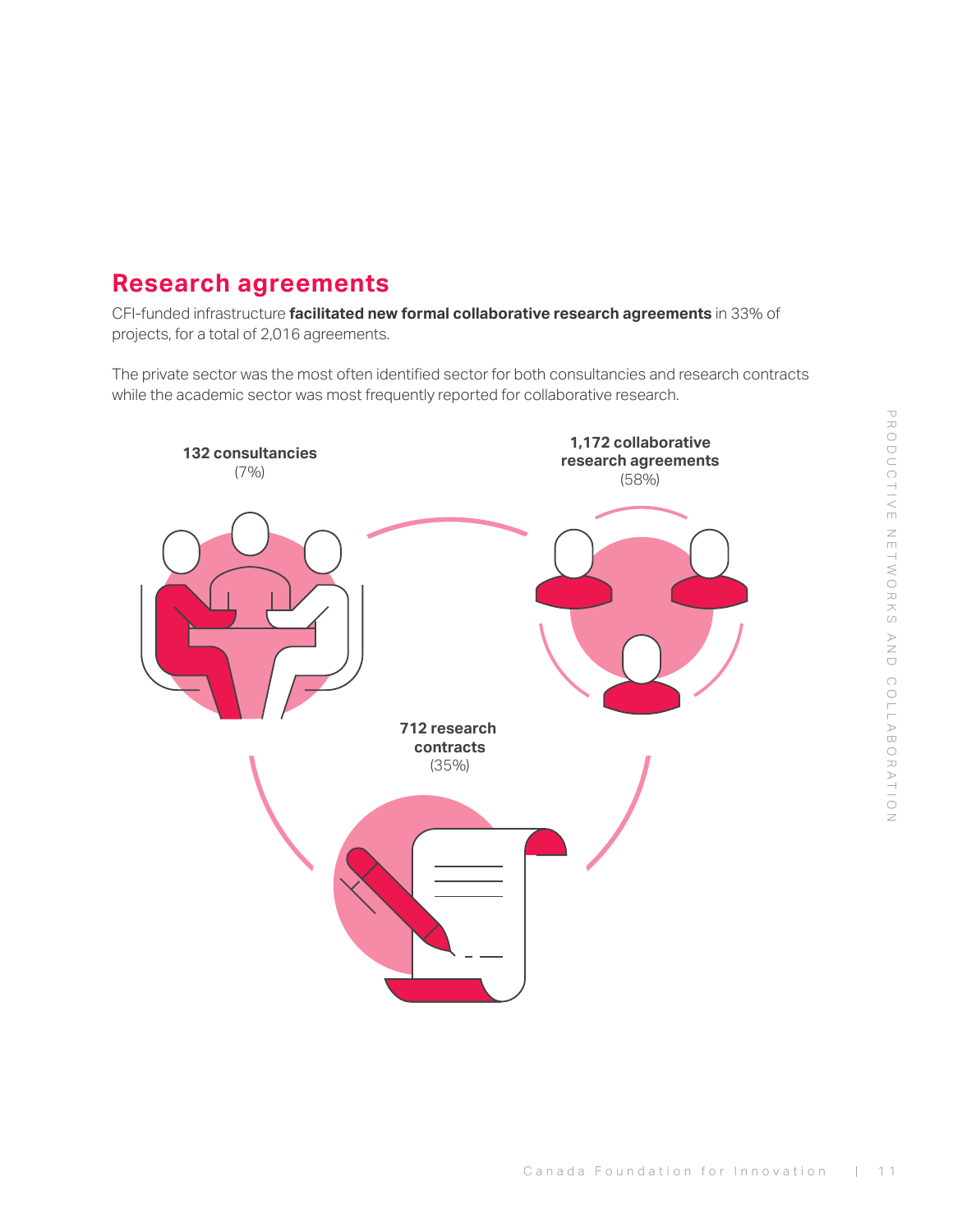# <span id="page-15-0"></span>ECONOMIC GROWTH AND JOB **CREATION**

### **From research to innovation**

CFI-funded infrastructure has **contributed to the development of new intellectual property and the creation of new companies**.

167 researchers leading CFI-funded projects reported at least one of the six types of research outcomes below.

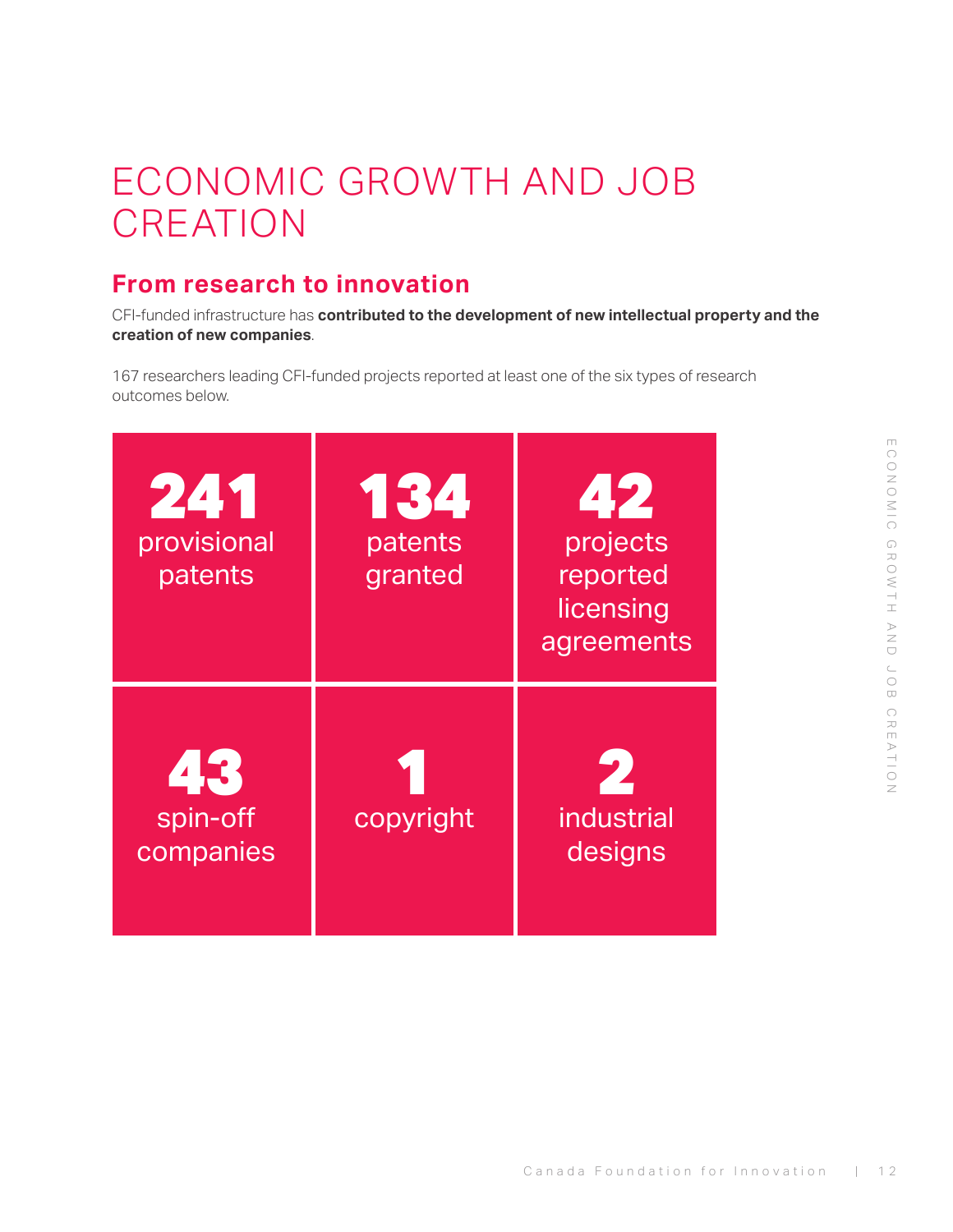#### <span id="page-16-0"></span>**New jobs**

29% of researchers leading CFI-funded projects **reported one or more jobs created** due to CFI-funded infrastructure.

Just under two-thirds of all jobs created were within the host institutions. 72% of the 561 jobs created outside the institution were in the private sector.



and<br>O job creation

conomic

growth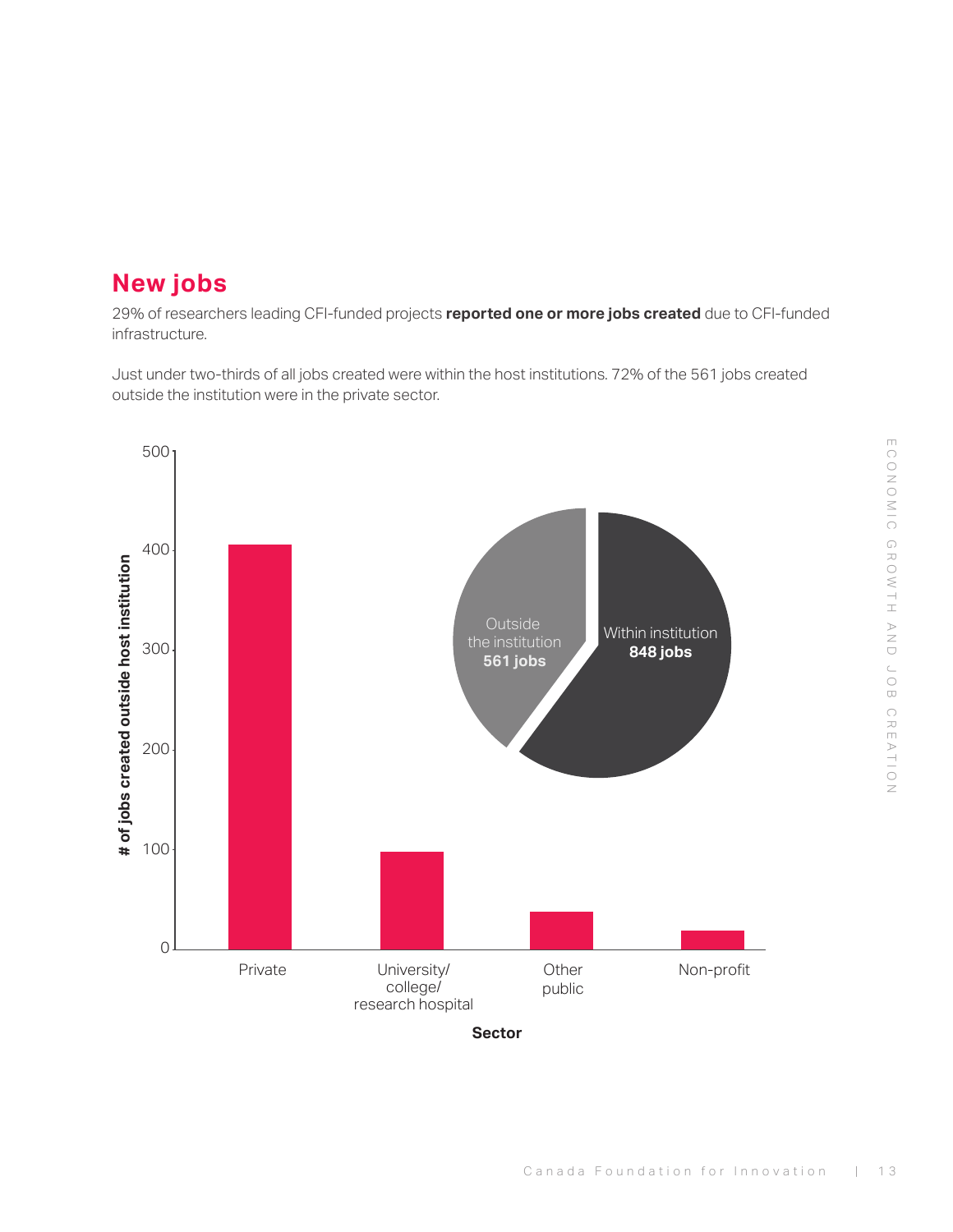# en Handia to canadians

# <span id="page-17-0"></span>BENEFITS TO CANADIANS

### **A range of benefits**

Almost half (49%) of all researchers leading CFI-funded projects **reported at least one type of benefit**, highlighting the role of CFI-funded infrastructure in enabling research that produces outcomes for Canadians.



**Type of benefits**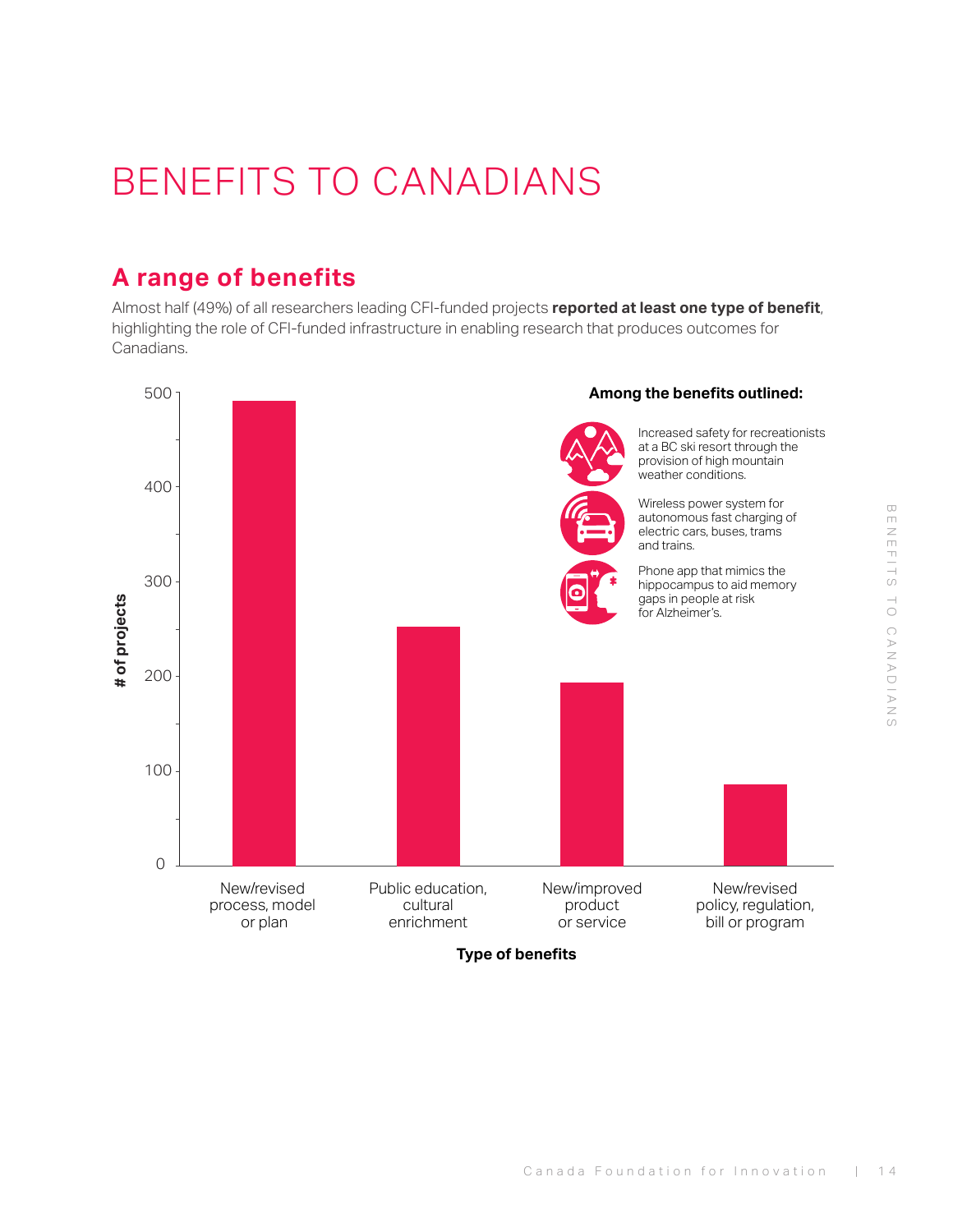#### <span id="page-18-0"></span>**Users of research outcomes**

Overall, **the most frequently reported user group benefiting from the research results was the private sector, followed by public and semi-public organizations and institutions**. Research users varied by area of application of the research; for example engineering projects tended to benefit the private sector most while research on the environment tended to benefit the federal, provincial and/or municipal governments.

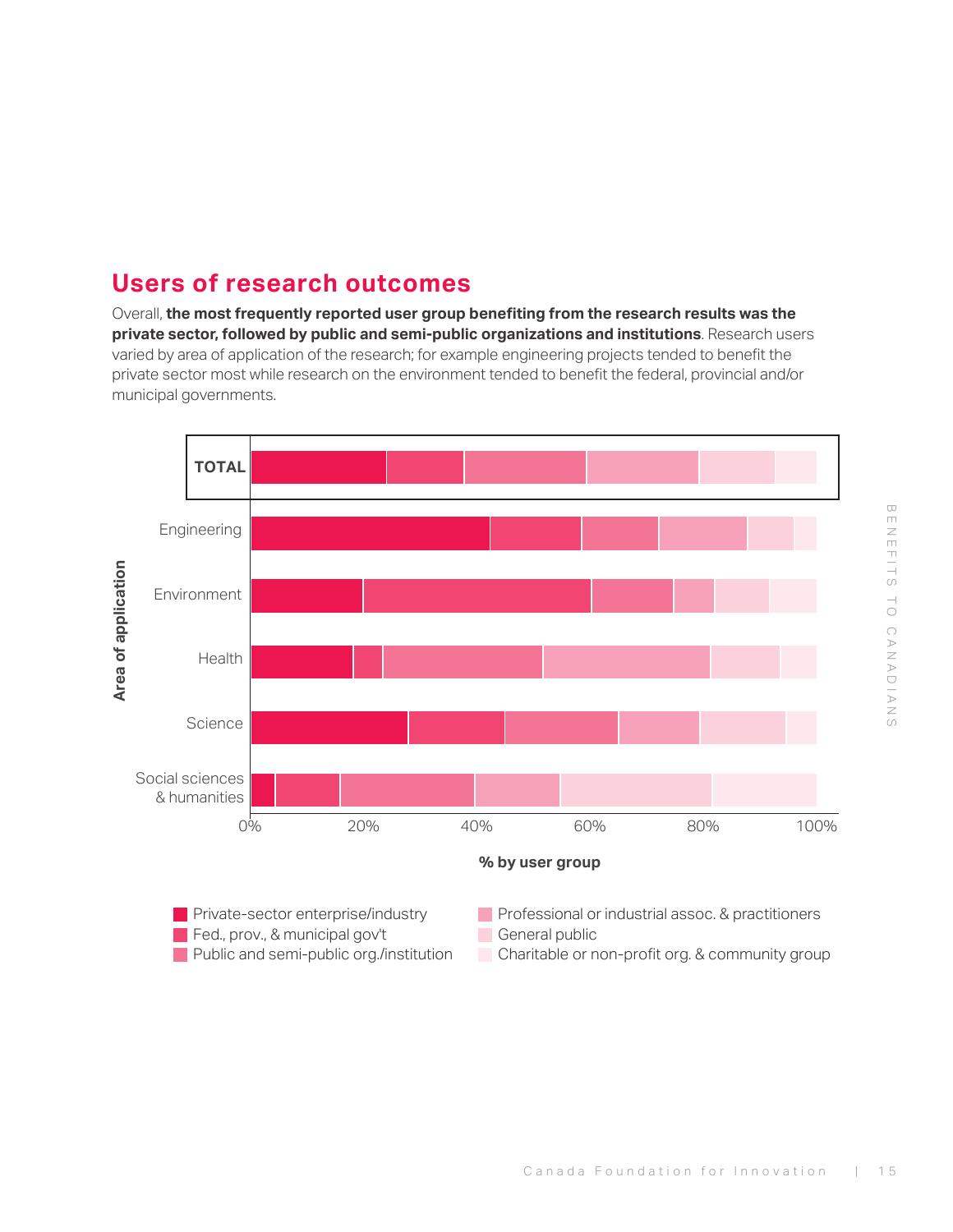# CHALLENGES hallenges

# <span id="page-19-0"></span>**CHALLENGES**

#### **Most common factors limiting research**

Two-thirds of the researchers leading CFI-funded projects reported one or more factors limiting the quality and impact of the research enabled by the infrastructure. **The most common factor reported was funding support for the direct costs of research.**



**Factor limiting research**